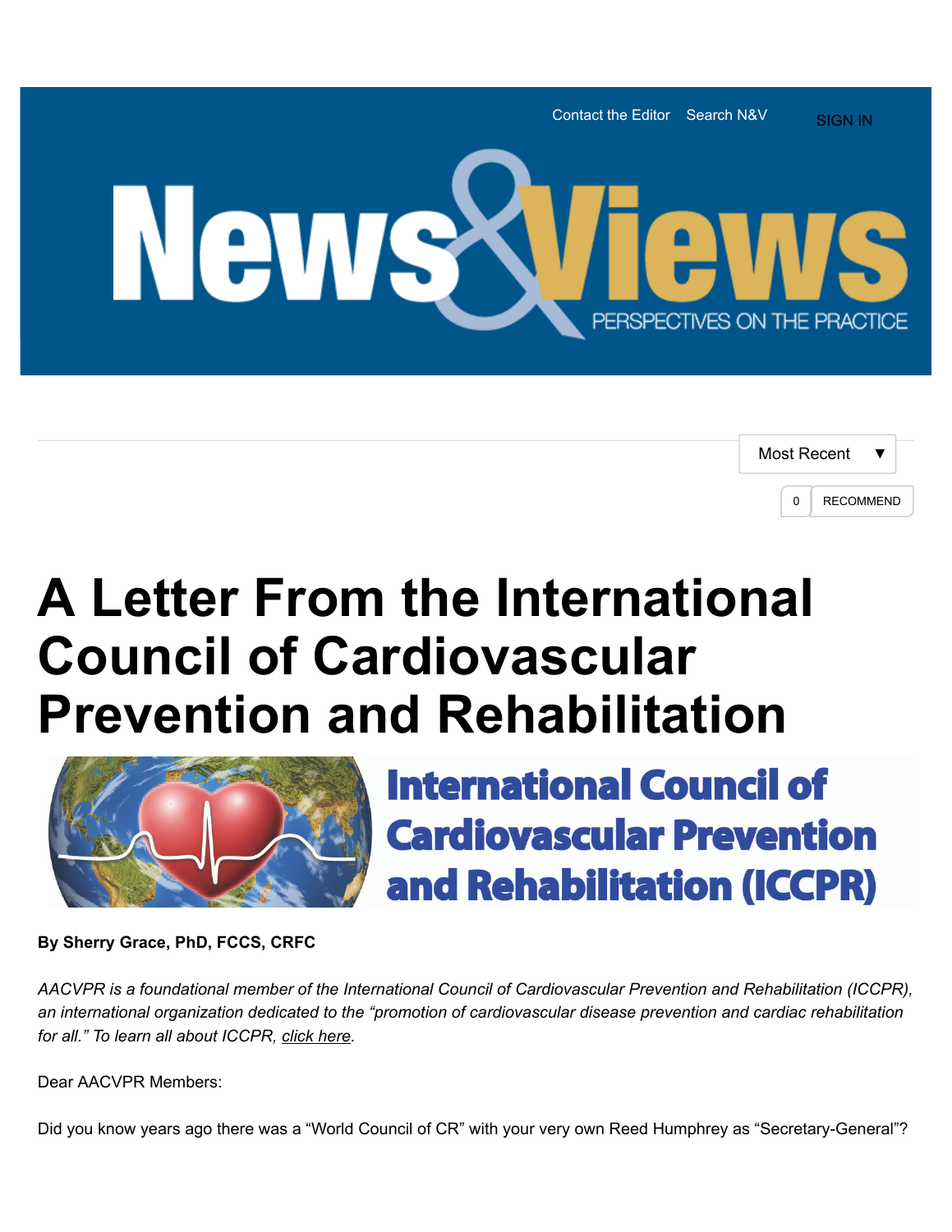They held their last conference back in 2004 in Dublin, Ireland. The council served an important purpose of bringing together CR professionals around the world.

Unfortunately, the World Council ran out of funds, and the activities were rolled in to the International Committee of the AACVPR. The Committee continues to this day, under the leadership of Francisco Lopez-Jimenez (also a member of ICCPR). I had the pleasure of attending their reception for international delegates at AACVPR's most recent Annual Meeting in Louisville and mingling with the recipients of the international scholarships that support delegates in attending the meeting.

As the current Chair of ICCPR, I am writing on behalf of our Executive to formally introduce ourselves, share with you our history and inform you of our activities. It is only by engaging CR programs that we can all achieve our mission to improve chronic cardiac care and patient outcomes.

## **History of ICCPR**

ICCPR was "born" around 2010, back when Bonnie Sanderson was AACVPR's President. ICCPR hosted a series of meetings with the leads of many of the CR societies globally in Canada (where I am from), to talk about ways to again formally work together and formulate our shared mission. This resulted in our international charter (published in your association journal *JCRP* volume 33 [issue 2] in 2013), which was endorsed by 15 CR or like-minded societies, including AACVPR.

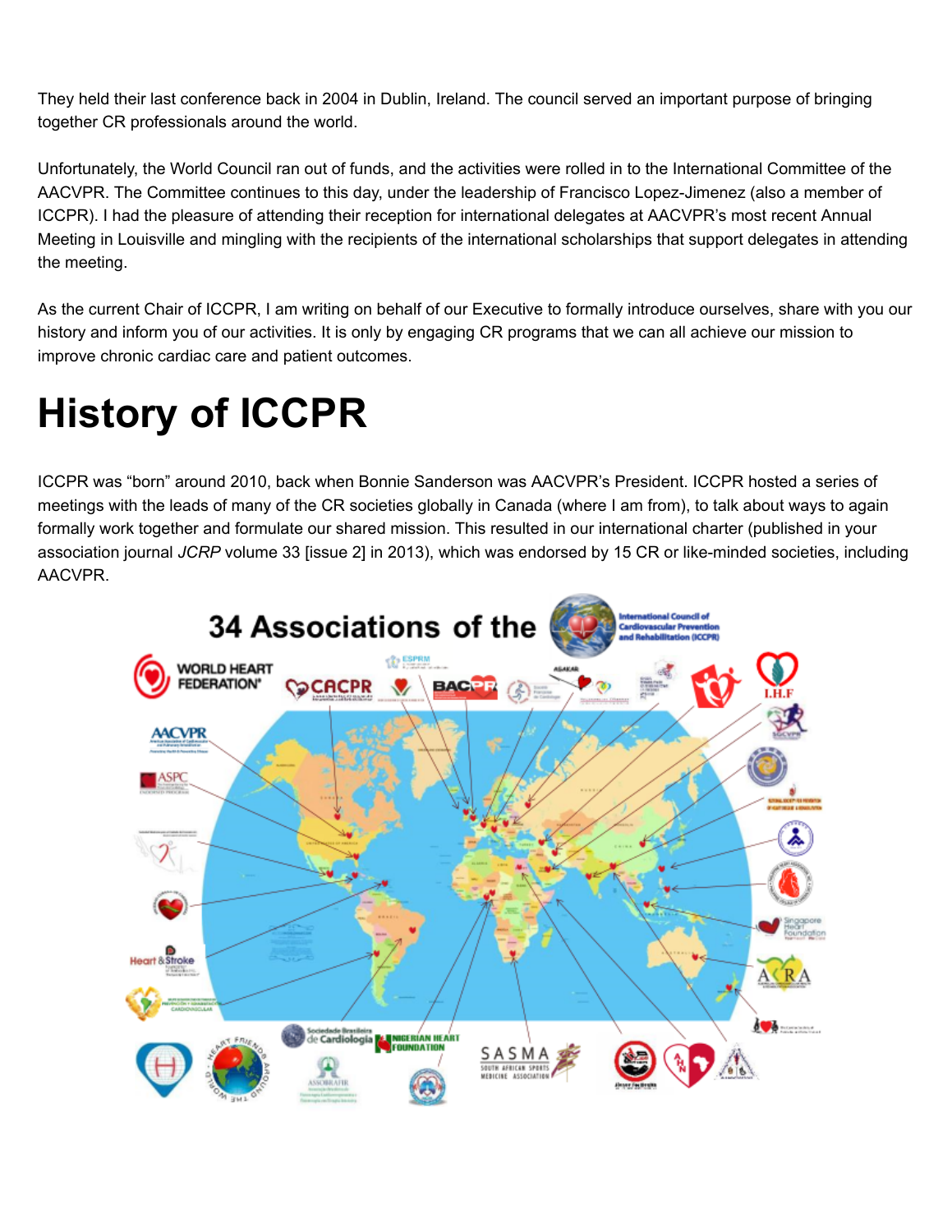This coalition of associations then went on to become a formal member of the World Heart Federation (WHF). We are a Council comprised of named representatives from the Board of Directors of member associations. For instance, the current AACVPR representative on our Council is Ana Mola, your President-Elect. We are currently 34 association members strong (see figure above), with good coverage across all corners of the globe. AACVPR is a foundational member, which is in recognition of your association's leadership globally. We also recently added a member category of "friends," for those colleagues in countries where CR is burgeoning, yet no CR-type association exists to formally join us. We have 11 such friends as official members.

We meet via web-conference quarterly, and in-person biennially in conjunction with the World Congress of Cardiology. Indeed, we hold a symposium on CR at each World Congress of Cardiology.

You might be interested in perusing our [website](http://www.globalcardiacrehab.com/). There, we collate the resources of all our member associations, including links to AACVPR's guidelines, registry, certification program, competencies, quality indicators/performance measures, standards, as well as the Million Heart CR Change Package. If you know of additional resources with global applicability you feel we have missed, please let us know.

## **Key ICCPR Projects**

ICCPR has led, been involved with, or showcased other, seminal reviews in the CR area. These reviews summarize, for example, CR benefits, registries, national CR delivery, costs and cost-effectiveness, and quality in all countries around the world (see [our website\)](http://globalcardiacrehab.com/).

Our members told us that what they really needed was advocacy for more delivery. Hence, we surveyed all countries to determine what were the CR reimbursement sources around the world, and secured "success stories" from countries with better reimbursement and capacity (including a story from AACVPR's Randal Thomas regarding securing coverage for heart failure, among other successes; see BMC HSR, volume 16, 2016) to circulate along with our advocacy toolkit ([http://globalcardiacrehab.com/advocacy/\)](http://globalcardiacrehab.com/advocacy/).

[We also advocate for CR through our participation in WHF's Global Summits on Circulatory Health \(https://www.world](https://www.world-heart-federation.org/global-summit/)heart-federation.org/global-summit/), and the World Health Organization's Rehab2030 initiative (<http://www.who.int/disabilities/care/rehab-2030/en/>), where they are developing a package of rehabilitation interventions, inclusive of rehab for ischemic heart disease.

Using the most rigorous of methods, we convened an international panel of experts through our extensive network and developed a consensus statement on CR delivery in low-resource settings. It is available on ECRI's Guideline Clearinghouse [\(https://guidelines.ecri.org/](https://guidelines.ecri.org/)); in addition to being published in *Heart & Prog in CVD*). In the statement, we put forward recommendations on how to deliver each CR core component in an evidence-based, affordable and feasible manner. We have a companion certification program, where trainees can view a module corresponding to each core component, to increase capacity to deliver CR in low-resource settings.

We also undertook a survey of every CR program around the world! Overall, 112/203 (54.7 percent) countries in the world offer CR, of which we collected data in 93 (N=1,081 programs completed surveys). Results of the study are now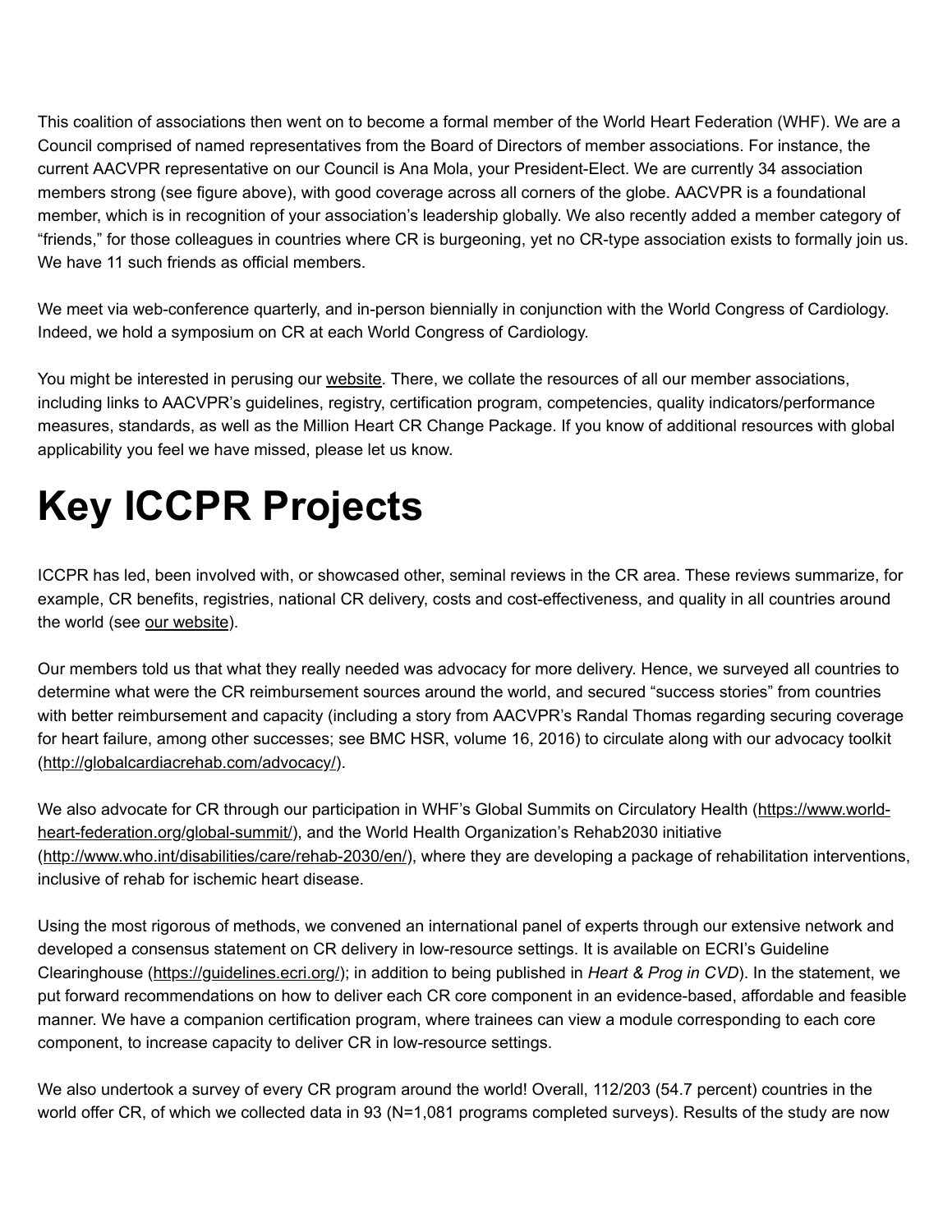being disseminated (see for example [https://www.mdpi.com/2077-0383/7/9/260\)](https://www.mdpi.com/2077-0383/7/9/260). For instance, in the United States, we estimated that you have about 547,456 CR "spots" per year (i.e., number of patients you could serve through 36 sessions). When we consider the estimates of annual ischemic heart disease incidence from the Global Burden of Disease study of over 1.34 million patients per year, clearly capacity needs to be augmented substantially. We also learned that US CR programs have a median of 4.5 staff (i.e., some are part-time), and this was quite consistent with other countries globally; staff members were most often nurses, dietitians, cardiologists and exercise specialists. The United States offers a significantly greater number of sessions per program than other countries (median = 24). They also offer very comprehensive programs, but return-to-work counselling was only offered in about half of programs. Finally, we also found very low rates of alternative model delivery, at only about 4 percent of programs offering homebased CR for example, versus a third of programs globally. We only surveyed a random sub-sample of programs in the United States at the time, given you have the most programs of any country in the world. Along with AACVPR, we will be surveying all programs in the near future, and we will be sure to share results with AACVPR members. Please watch your inbox for our survey link!

Finally, our most recent initiative has been around increasing CR utilization; these activities dovetail nicely with your CDC / Million Hearts CR initiative. We have updated the Cochrane review on interventions to increase CR utilization (should be released soon; previous version found [here](https://www.cochranelibrary.com/cdsr/doi/10.1002/14651858.CD007131.pub3/media/CDSR/CD007131/CD007131_standard.pdf)). We found interventions that significantly increase CR enrolment, adherence and completion. Based on the evidence, we have convened an international writing panel (AACVPR represented by Ana Mola, but also Theresa Beckie is serving on the panel) to put forward recommendations based on the findings. We are currently soliciting input and endorsement from key CR societies globally, including AACVPR. We have developed an online course for inpatient cardiac healthcare providers regarding how to promote CR use in their patients to facilitate implementation of statement recommendations, based on our findings. We are evaluating it, and if successful, will be sure to share it broadly.

In closing, we hope you will find ICCPR to be a companion resource to all that AACVPR offers you, bringing you ideas and perspectives from all corners of the globe. If you are ever looking for contacts, resources and more in another part of the world, please do not hesitate to reach out to us.

Sincerely,

## **Sherry Grace, PhD, FCCS, CRFC**

Professor, York University & Director of CR Research, University Health Network, Toronto Member, CACPR, AACVPR & EAPC Chair, ICCPR [globalcardiacrehab@gmail.com](mailto:globalcardiacrehab@gmail.com) CCPR\_GlobalCR & [@sherrylgrace](https://twitter.com/sherrylgrace?lang=en)

[#Headlines](http://newsandviews.aacvpr.org/search?s=%23Headlines&executesearch=true)

*Sign in to your AACVPR member profile to leave a comment (see the "Comment" button in the top right corner).* 

**0 comments | 5 views**